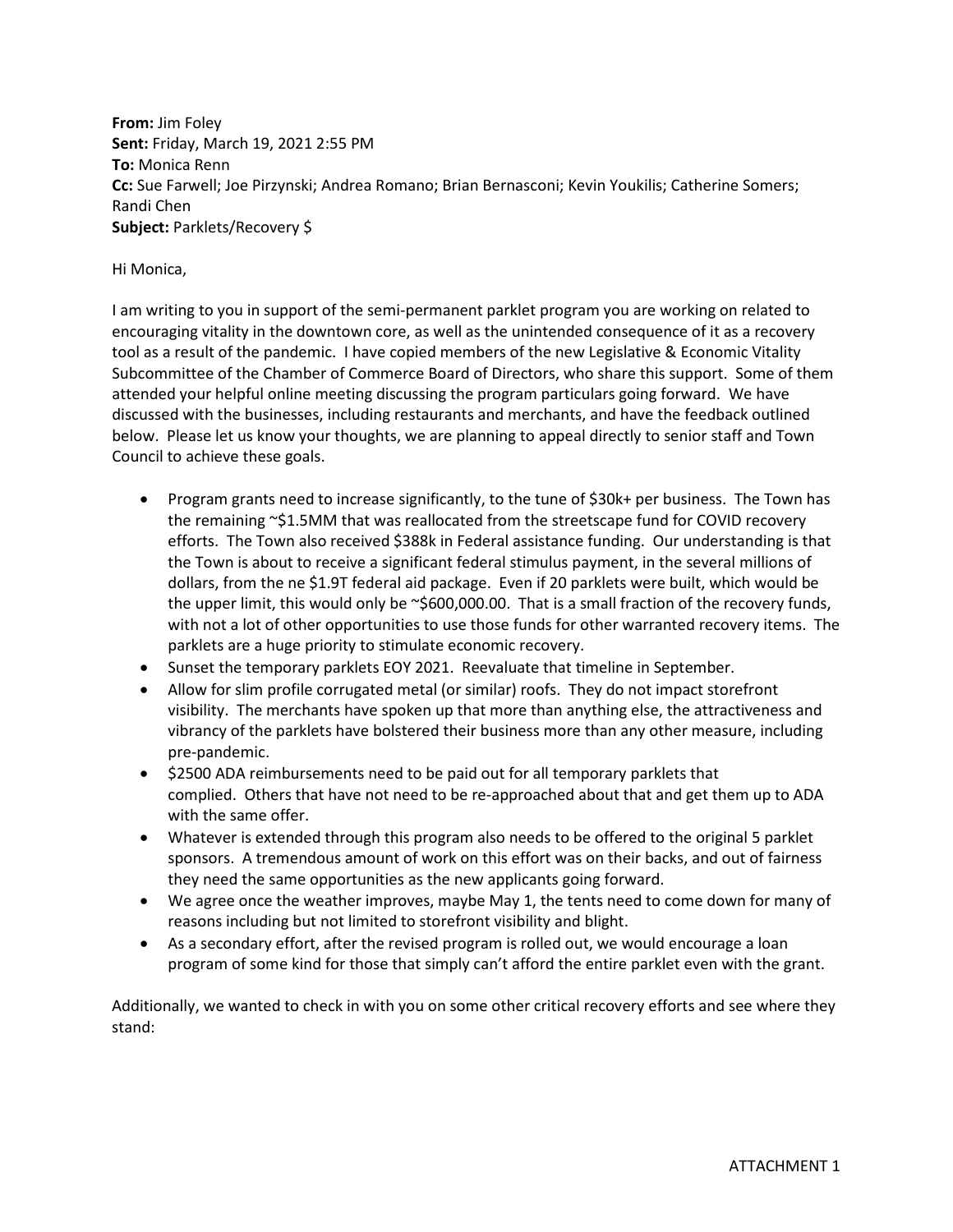- 1. Fees can you please bring us up to speed on where we stand with Town collected fees? Permits, parking tickets, biz licenses, etc. Our position is the majority of this should be frozen/waived for the foreseeable future.
- 2. Dixon study where does this stand? This is a critical part to the future of downtown as we begin to see a resurgence of the economy. It is our position that there should be a report given on this effort at every single council meeting to ensure progress is being made as quickly as humanly possible. If this effort needs funding, there is plenty of that and it should be allocated to it immediately to move it forward quickly. Certainly seems appropriate for use of recovery funds.
- 3. ABC do you have any update on the temporary modifications they made and where they stand? On a go forward basis we need to try to make some of them permanent. There hasn't been any increase in crime or anything so seems like if it is simply continued and monitored it could be a real boost to the downtown vibrancy.
- 4. Events of course we need to get to a point where we can have meaningful public gatherings, but when we do, we feel an injection of recovery funds into an event calendar could be the "seed" money that really establishes annual events that ultimately could support themselves through their own funding, and we would hope the Town agrees this is a good use of recovery funds when possible.

Looking forward to finalizing all of this and getting Los Gatos positioned to be the leader in the economic tidal wave of 2021! Thanks for all of your help!!!